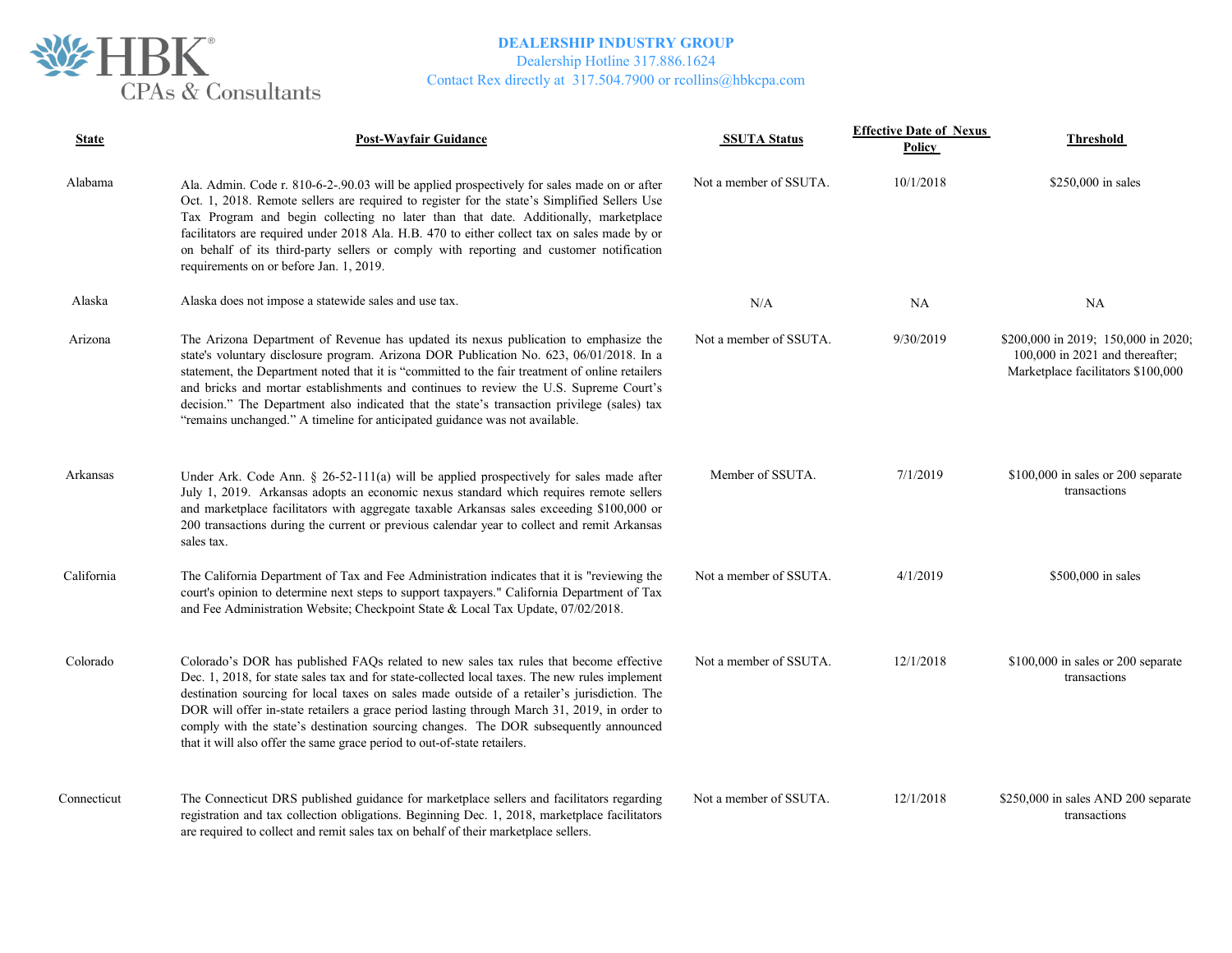

Dealership Hotline 317.886.1624

| <b>State</b>         | <b>Post-Wayfair Guidance</b>                                                                                                                                                                                                                                                                                                                                                                                                                                                                                                                                                                                                                                                                                                                                                                          | <b>SSUTA Status</b>    | <b>Effective Date of Nexus</b><br>Policy | <b>Threshold</b>                                    |
|----------------------|-------------------------------------------------------------------------------------------------------------------------------------------------------------------------------------------------------------------------------------------------------------------------------------------------------------------------------------------------------------------------------------------------------------------------------------------------------------------------------------------------------------------------------------------------------------------------------------------------------------------------------------------------------------------------------------------------------------------------------------------------------------------------------------------------------|------------------------|------------------------------------------|-----------------------------------------------------|
| Delaware             | Delaware does not impose a statewide sales and use tax.                                                                                                                                                                                                                                                                                                                                                                                                                                                                                                                                                                                                                                                                                                                                               | N/A                    | <b>NA</b>                                | NA                                                  |
| District of Columbia | The proposed bill seeks to establish an economic nexus standard for D.C., requiring remote<br>sellers who reach \$100,000 in sales or 200 transactions into the district to collect sales tax.<br>The bill passed D.C.'s Finance and Revenue Committee with 3 votes in favor, 0 against, and<br>3 members absent.D.C.'s emergency bill, which expires on March 31, 2019, imposes<br>economic nexus requirements on remote sellers earning more than \$100,000 in gross<br>receipts from retail sales delivered into the District or make more than 200 separate retail<br>sales delivered into the District. It also expands the definition of retailer to include<br>marketplace facilitators, and establishes that electronically delivered products are considered<br>retail sales subject to tax. | Not a member of SSUTA. | 1/1/2019                                 | $$100,000$ in sales or 200 separate<br>transactions |
| Florida              | The Florida Department of Revenue indicated that it is "reviewing the ruling and its impact<br>on Florida sales tax."                                                                                                                                                                                                                                                                                                                                                                                                                                                                                                                                                                                                                                                                                 | Not a member of SSUTA. | proposed                                 | $$100,000$ in sales or 200 separate<br>transactions |
| Hawaii               | The Hawaii Department of Revenue issued a statement clarifying its understanding of the<br>interaction between the Wayfair decision and the state's economic nexus law. Hawaii Dept.<br>of Taxation Announcement No. 2018-10, 06/27/2018.                                                                                                                                                                                                                                                                                                                                                                                                                                                                                                                                                             | Not a member of SSUTA. | 7/1/2018                                 | \$100,000 in sales or 200 separate<br>transactions  |
| Idaho                | The Idaho Tax Commission issued a statement that it is still studying the Wayfair decision.<br>The Tax Commission also indicated that is implementing the state's new referral agreement<br>nexus law that goes into effect on July 1, 2018. News Release, Idaho State Tax<br>Commission, 06/28/2018.                                                                                                                                                                                                                                                                                                                                                                                                                                                                                                 | Not a member of SSUTA. | 6/1/2019                                 | \$100,000 in sales                                  |
| Illinois             | The Illinois Department of Revenue provided a statement that: "Director Beard is very<br>pleased that the United States Supreme Court overturned the 1992 decision in Quill and<br>recognized that the physical presence requirement of Quill does not reflect the 21st century<br>marketplace. To be clear, this is not a new tax. Illinois residents are already obligated to pay<br>a Use Tax on out-of-state purchases and this prudent decision will allow states the ability to<br>enforce Use Tax laws that are already in existence, bringing in an estimated \$200 million in<br>new State revenue for Illinois annually. With this decision, we level the playing field for<br>Illinois brick and mortar retailers."                                                                        | Not a member of SSUTA. | 10/1/2018                                | \$100,000 in sales or 200 separate<br>transactions  |
| Indiana              | The Indiana Department of Revenue issued a statement pointing to information available for<br>remote sellers on Department's website and emphasizing the Department's desire to work<br>"collaboratively" without out-of-state sellers "to help them come into compliance."                                                                                                                                                                                                                                                                                                                                                                                                                                                                                                                           | Member of SSUTA.       | 10/1/2018                                | \$100,000 in sales or 200 separate<br>transactions  |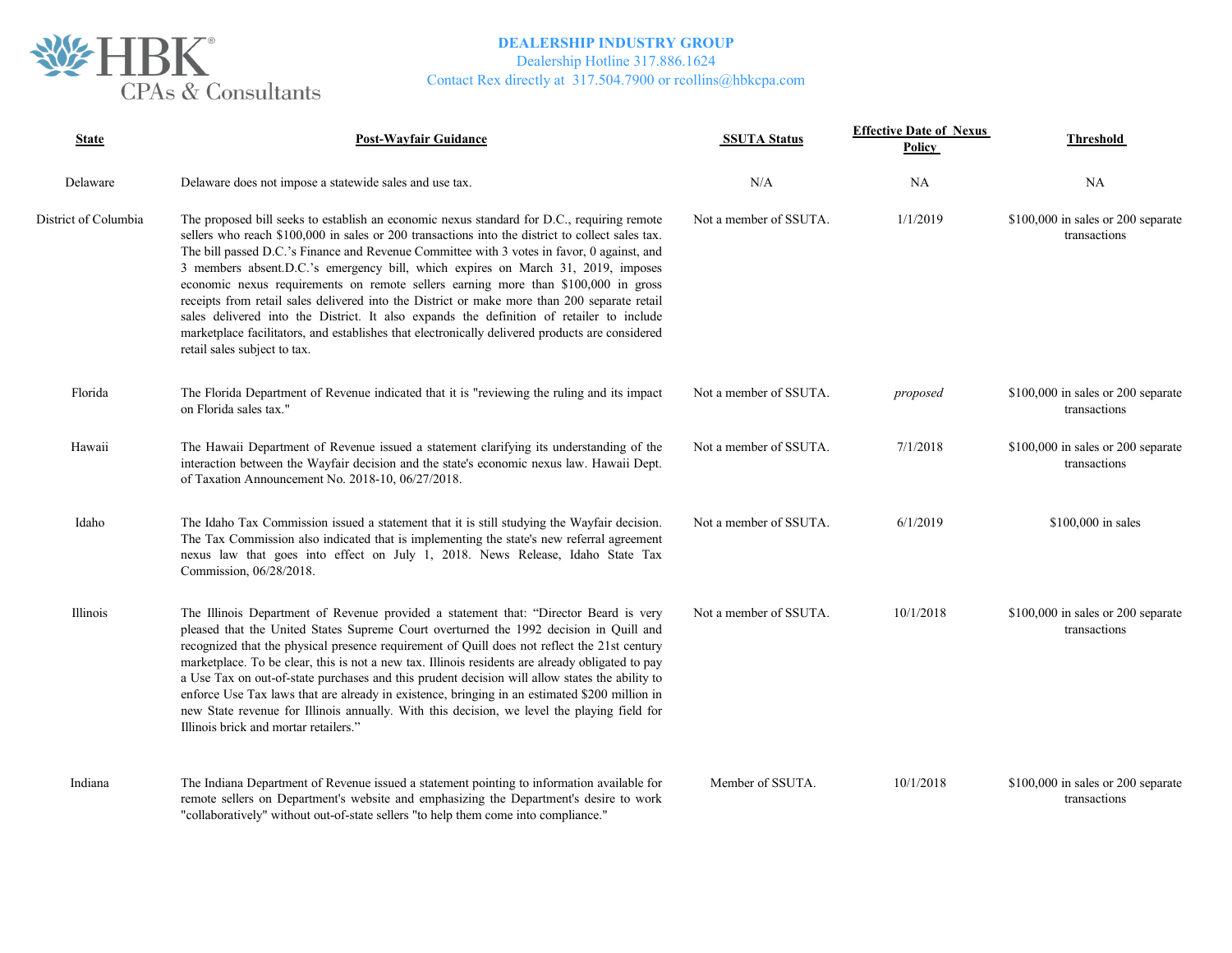

## **DEALERSHIP INDUSTRY GROUP** Dealership Hotline 317.886.1624

| <b>State</b>  | <b>Post-Wayfair Guidance</b>                                                                                                                                                                                                                                                                                                                                                      | <b>SSUTA Status</b>    | <b>Effective Date of Nexus</b><br><b>Policy</b> | <b>Threshold</b>                                    |
|---------------|-----------------------------------------------------------------------------------------------------------------------------------------------------------------------------------------------------------------------------------------------------------------------------------------------------------------------------------------------------------------------------------|------------------------|-------------------------------------------------|-----------------------------------------------------|
| Iowa          | The Iowa Department of Revenue issued guidance highlighting the law's compliance with<br>considerations outlined in Wayfair (sales threshold, not retroactive, SSUTA member).<br>Information from the Department of Revenue: South Dakota v. Wayfair, 06/25/2018.                                                                                                                 | Member of SSUTA.       | 1/1/2019                                        | \$100,000 in sales or 200 separate<br>transactions  |
| Kansas        | The Kansas Department of Revenue issued Notice 19-04 stating that there was not threshold<br>for out of state business to begin collecting sales tax. However, the Attorney General stated<br>that the requirement is invalid.                                                                                                                                                    | Member of SSUTA.       | 10/1/2019                                       | No threshold. Watch for<br>further developments     |
| Kentucky      | The Kentucky Department of Revenue issued guidance indicating that the law will take<br>effect as scheduled and highlighting its compliance with considerations outlined in Wayfair<br>(sales threshold, not retroactive, SSUTA member). Sales and Use Tax Collections by<br>Remote Retailers - U.S. Supreme Court Ruling, Kentucky Department of Revenue Website,<br>06/27/2018. | Member of SSUTA.       | 10/1/2018                                       | $$100,000$ in sales or 200 separate<br>transactions |
| Louisiana     | The Louisiana Department of Revenue issued a statement that "While Louisiana is in a good<br>position having adopted a provision very similar to the South Dakota law, we are still some<br>time away from a final decision and seeing the full impact." Louisiana Department of<br>Revenue statement on Supreme Court's Wayfair decision, 06/21/2018.                            | Not a member of SSUTA. | 1/1/2019                                        | \$100,000 in sales or 200 separate<br>transactions  |
| Maine         | Maine will enforce its economic nexus law, which became effective Nov. 1, 2017,<br>beginning July 1, 2018, the first filing period after the date of Wayfair.                                                                                                                                                                                                                     | Not a member of SSUTA. | 7/1/2018                                        | $$100,000$ in sales or 200 separate<br>transactions |
| Maryland      | The Maryland Comptroller issued a statement that it is reviewing the decision for<br>expeditious "implementation and compliance with the Court's guidance." Statement,<br>Maryland Comptroller, 06/21/2018.                                                                                                                                                                       | Not a member of SSUTA. | 10/1/2018                                       | $$100,000$ in sales or 200 separate<br>transactions |
| Massachusetts | Massachusetts has enacted legislation that creates new requirements for remote retailers and<br>marketplace facilitators, effective October 1, 2019.                                                                                                                                                                                                                              | Not a member of SSUTA. | 10/1/2019                                       | \$100,000 in sales                                  |
| Michigan      | The Michigan Department of Treasury issued Michigan Revenue Bulletin No. 2018-16<br>which requires remote sellers to begin collecting sales tax.                                                                                                                                                                                                                                  | Member of SSUTA.       | 10/1/2018                                       | $$100,000$ in sales or 200 separate<br>transactions |
| Minnesota     | HF 5 signed by Governor Tim Waltz changes Minnesota's economic nexus threshold for<br>remote sellers and marketplace providers.                                                                                                                                                                                                                                                   | Member of SSUTA.       | 10/1/2019                                       | \$100,000 or 100 separate<br>transactions           |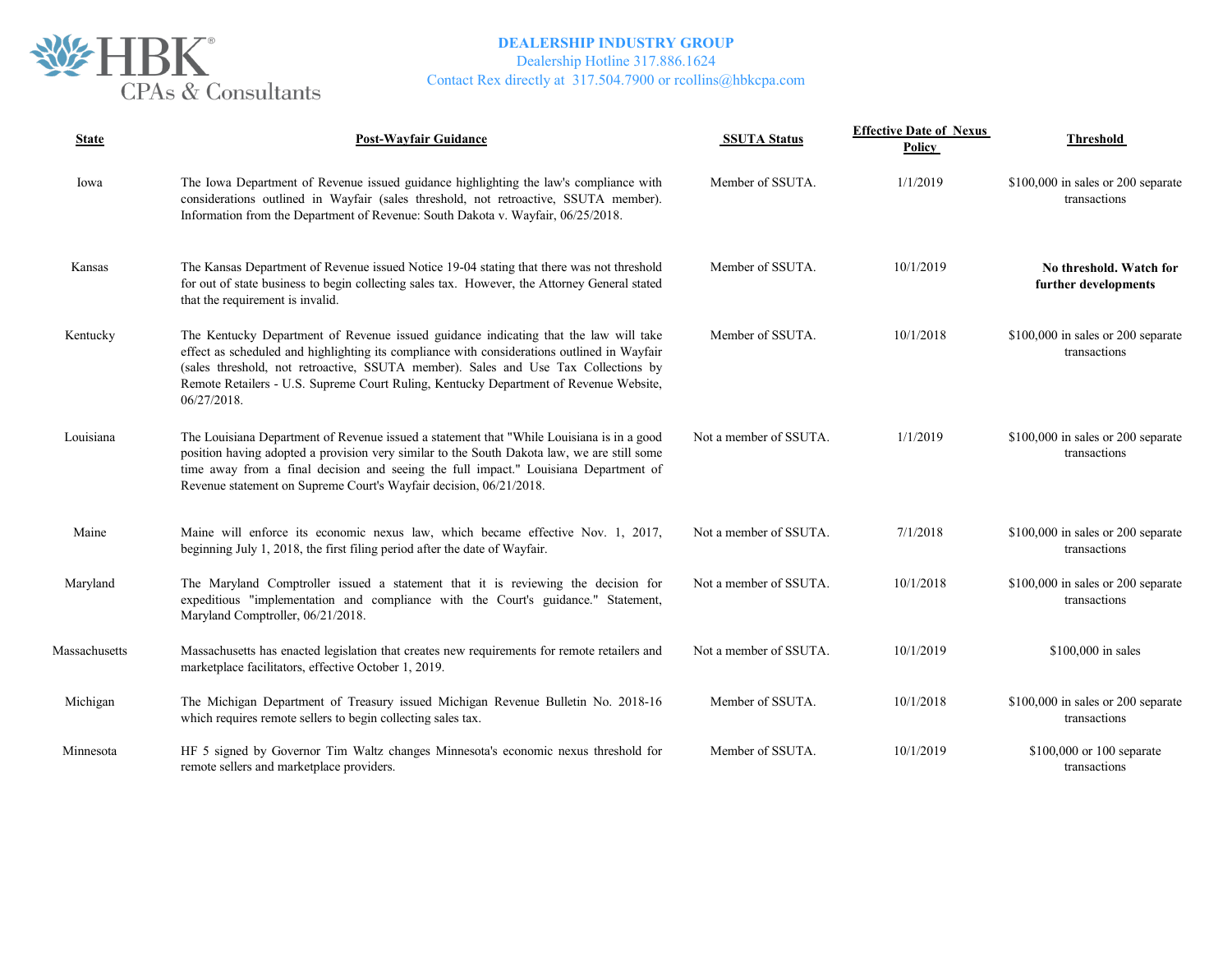

Dealership Hotline 317.886.1624

| <b>State</b>  | <b>Post-Wayfair Guidance</b>                                                                                                                                                                                                                                                                                                                                                                                                                                                                                                                                                                                                                                                 | <b>SSUTA Status</b>    | <b>Effective Date of Nexus</b><br>Policy | <b>Threshold</b>                                   |
|---------------|------------------------------------------------------------------------------------------------------------------------------------------------------------------------------------------------------------------------------------------------------------------------------------------------------------------------------------------------------------------------------------------------------------------------------------------------------------------------------------------------------------------------------------------------------------------------------------------------------------------------------------------------------------------------------|------------------------|------------------------------------------|----------------------------------------------------|
| Mississippi   | The Mississippi Department of Revenue issued guidance highlighting the Department's<br>economic nexus regulation and contending that "the effect of the U. S. Supreme Court's<br>decision is that all out-of-state sellers who lack physical presence in MS must now collect<br>tax on sales to MS residents." Statement, Mississippi Department of Revenue, 06/21/2018.                                                                                                                                                                                                                                                                                                     | Not a member of SSUTA. | 9/1/2018                                 | \$250,000 in sales                                 |
| Missouri      | Missouri has not released guidance in reaction to the<br>Wayfair decision.                                                                                                                                                                                                                                                                                                                                                                                                                                                                                                                                                                                                   | Not a member of SSUTA. | proposed                                 | \$100,000 in sales or 200 separate<br>transactions |
| Montana       | Although the state does not impose a sales or use tax, Montana's governor issued a statement<br>expressing disappointment at the decision. His office said the state is "still assessing the<br>overall impacts."                                                                                                                                                                                                                                                                                                                                                                                                                                                            | N/A                    | NA                                       | NA                                                 |
| Nebraska      | Nebraska's governor issued a statement that "Any increased revenue attributable to total<br>enforcement of our sales tax laws must be steered towards property tax relief. We are<br>analyzing what the decision means for Nebraska."                                                                                                                                                                                                                                                                                                                                                                                                                                        | Member of SSUTA.       | 1/1/2019                                 | \$100,000 in sales or 200 separate<br>transactions |
| Nevada        | On Sept. 27, 2018, Nevada's Legislative Commission provided the approval needed for the<br>state's economic nexus regulation to take effect beginning Oct. 1, 2018.                                                                                                                                                                                                                                                                                                                                                                                                                                                                                                          | Member of SSUTA.       | 10/1/2018                                | \$100,000 in sales or 200 separate<br>transactions |
| New Hampshire | Although the state does not impose a statewide sales or use tax, New Hampshire's governor<br>issued a statement that "New Hampshire will erect every possible and constitutionally<br>permissible legal and procedural hurdle to prevent other states from forcing our businesses<br>to collect sales and use taxes."                                                                                                                                                                                                                                                                                                                                                        | N/A                    | <b>NA</b>                                | NA                                                 |
| New Jersey    | Introduced on Sept. 24, 2018, this bill keeps the same economic nexus thresholds proposed<br>by A. 4261/S. 2794 (\$100,000 or 200 transactions), but notably adds a marketplace<br>facilitator provision. The bill passed both houses on Sept. 27, 2018, and was signed by the<br>governor on Oct. 4, 2018. The law takes effect on Nov. 1, 2018. The Division of Taxation<br>published FAQs regarding remote sellers and the state's economic nexus thresholds. The<br>FAQs also note the 30 day grace period for remote sellers who meet the threshold and<br>explain that the state's "click-through nexus" provisions are not affected by the new<br>economic nexus law. | Member of SSUTA.       | 11/1/2018                                | \$100,000 in sales or 200 separate<br>transactions |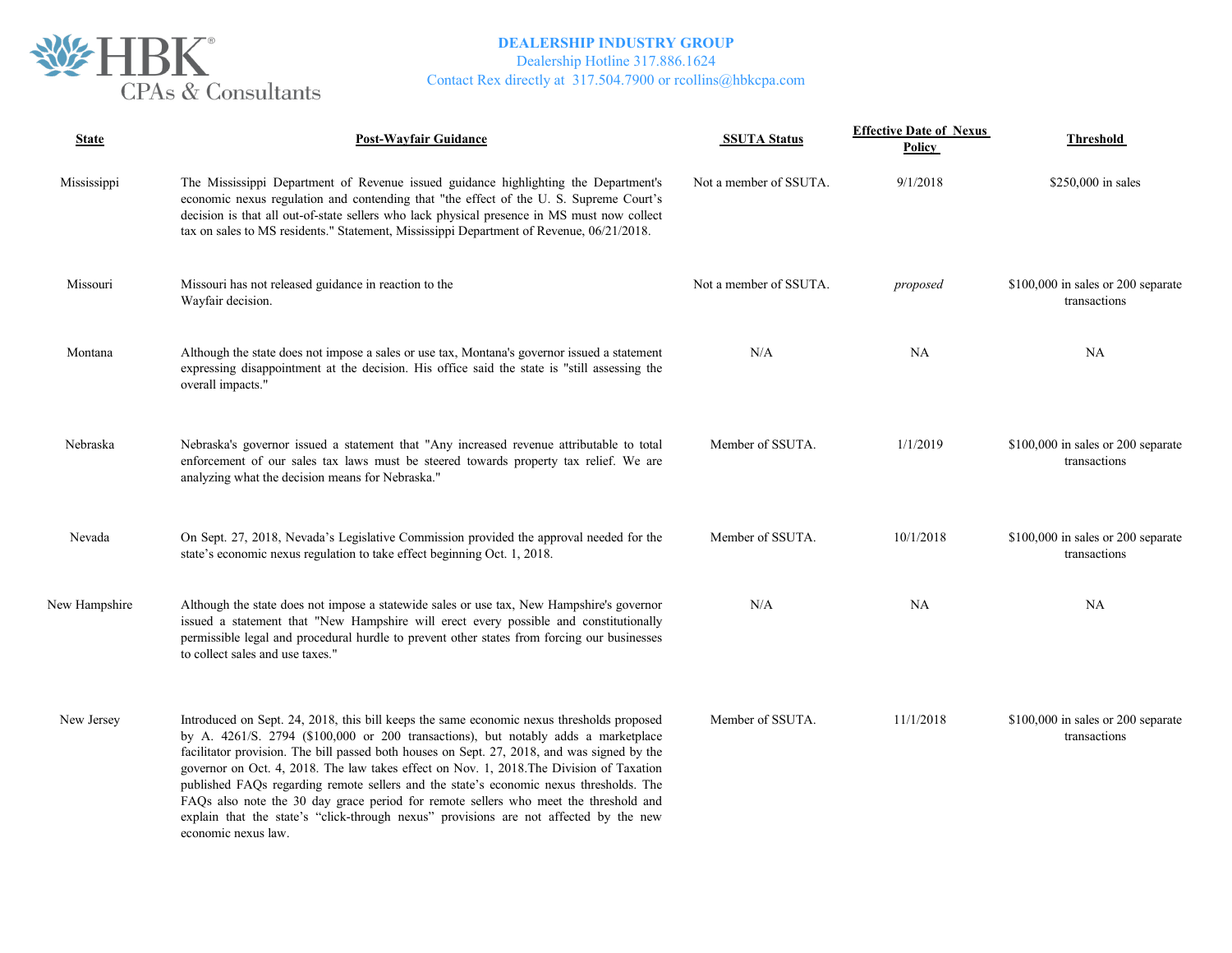

Dealership Hotline 317.886.1624

| <b>State</b>   | <b>Post-Wayfair Guidance</b>                                                                                                                                                                                                                                                                                                                                                                                                                                                                                                                                                                                                                                                                                                                            | <b>SSUTA Status</b>    | <b>Effective Date of Nexus</b><br>Policy | <b>Threshold</b>                                    |
|----------------|---------------------------------------------------------------------------------------------------------------------------------------------------------------------------------------------------------------------------------------------------------------------------------------------------------------------------------------------------------------------------------------------------------------------------------------------------------------------------------------------------------------------------------------------------------------------------------------------------------------------------------------------------------------------------------------------------------------------------------------------------------|------------------------|------------------------------------------|-----------------------------------------------------|
| New Mexico     | The New Mexico Taxation and Revenue Department issued a statement that "Our team of<br>economists, attorneys, and tax experts are reviewing the ruling to determine the potential<br>implications for New Mexico."                                                                                                                                                                                                                                                                                                                                                                                                                                                                                                                                      | Not a member of SSUTA. | 7/1/2019                                 | \$100,000 in sales                                  |
| New York       | On June 24, 2019, the New York Governor signed SB 6615 with raised the state's economic<br>nexus threshold to \$500,000.                                                                                                                                                                                                                                                                                                                                                                                                                                                                                                                                                                                                                                | Not a member of SSUTA. | 1/15/2019                                | \$500,000 in sales AND 100 separate<br>transactions |
| North Carolina | The North Carolina Department of Revenue noted that it "signed onto an amicus brief<br>supporting the overturning of Quill" and indicated that is reviewing the Supreme Court's<br>decision and "will be publishing additional information regarding the decision in the near<br>future."                                                                                                                                                                                                                                                                                                                                                                                                                                                               | Member of SSUTA.       | 11/1/2018                                | \$100,000 in sales or 200 separate<br>transactions  |
| North Dakota   | North Dakota's Tax Commissioner issued a statement indicating that the office will be<br>working to implement its contingent economic nexus law "in the coming weeks."<br>Rauschenberger Issues Statement on U.S. Supreme Court Remote Seller Sales Tax Case,<br>06/21/2018.                                                                                                                                                                                                                                                                                                                                                                                                                                                                            | Member of SSUTA.       | 10/1/2018                                | $$100,000$ in sales or 200 separate<br>transactions |
| Ohio           | The Ohio Department of Taxation has issued an alert to taxpayers advising them of the sales<br>and use tax substantial nexus changes enacted by L. 2019, H166, effective on the 91st day<br>after the bill is filed with the Secretary of State, unless otherwise stated. Effective August 1,<br>2019, an out-of-state retailer will have substantial nexus with Ohio if in the current or<br>previous calendar year: (1) it has gross receipts exceeding \$100,000 from sales in Ohio, or<br>(2) has 200 or more separate sales transactions in Ohio. The legislation modifies the<br>activities sufficient to establish a presumption of substantial nexus with Ohio consistent with<br>the U.S. Supreme Court's decision in South Dakota v. Wayfair. | Member of SSUTA.       | 8/1/2019                                 | \$100,000 in sales or 200 separate<br>transactions  |
| Oklahoma       | The Oklahoma Tax Commission issued a statement noting that Oklahoma law "offers out-of-<br>state retailers the option of collecting and remitting sales tax in Oklahoma or providing the<br>state with a list of its Oklahoma customers' names and sales totals."                                                                                                                                                                                                                                                                                                                                                                                                                                                                                       | Member of SSUTA.       | 11/1/2019                                | \$100,000 in sales                                  |
| Oregon         | Oregon does not impose a statewide sales or use tax.                                                                                                                                                                                                                                                                                                                                                                                                                                                                                                                                                                                                                                                                                                    | N/A                    | <b>NA</b>                                | NA                                                  |
| Pennsylvania   | The Pennsylvania Department of Revenue issued a statement that it is reviewing the<br>Supreme Court's decision and anticipates "providing further comment at a later date." The<br>Department noted its existing marketplace sales law scheme.                                                                                                                                                                                                                                                                                                                                                                                                                                                                                                          | Not a member of SSUTA. | 7/1/2019                                 | \$100,000 in sales                                  |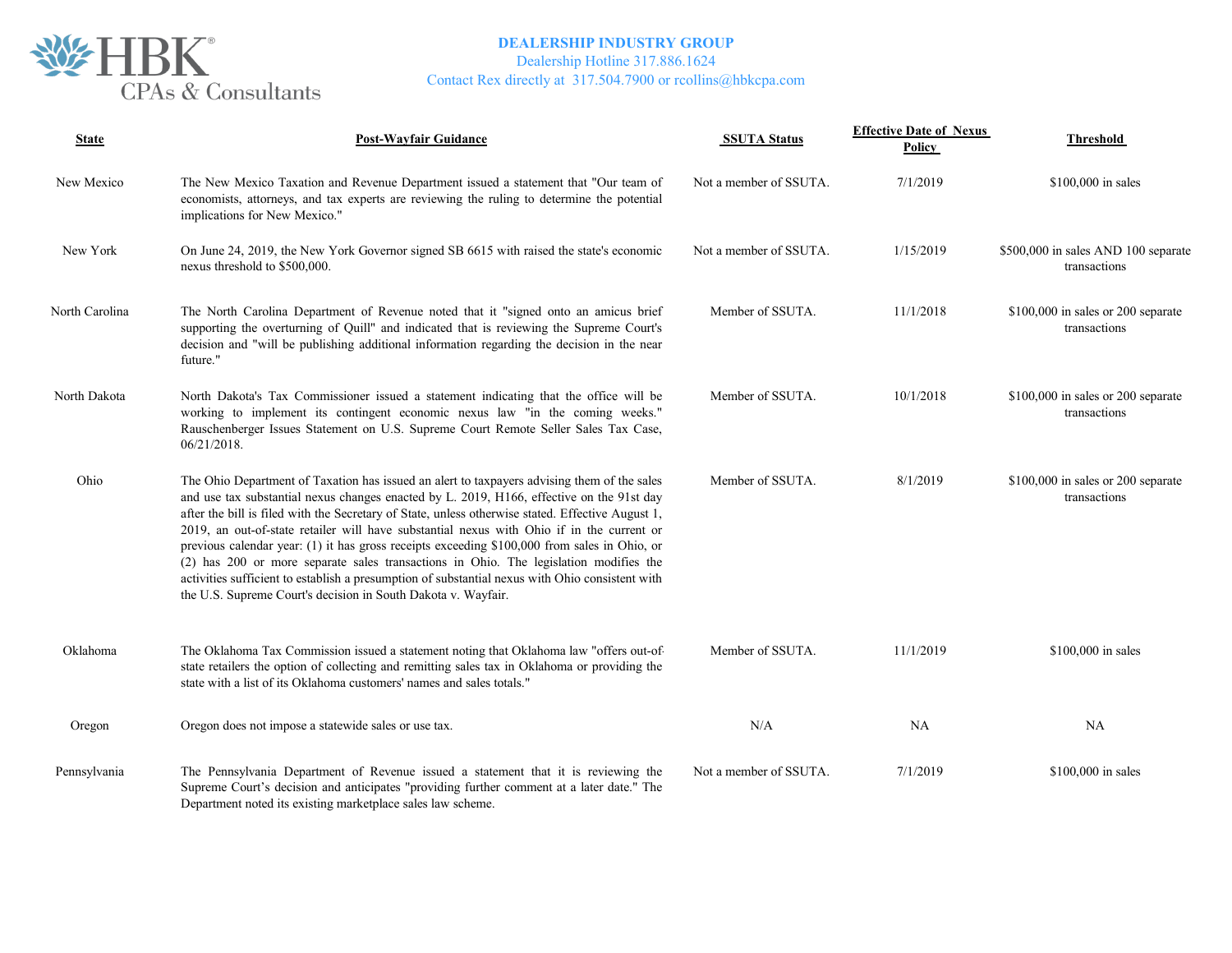

Dealership Hotline 317.886.1624

| <b>State</b>   | <b>Post-Wayfair Guidance</b>                                                                                                                                                                                                                                                                                                                                                                                                                                                                                                                                                                                                                                                                                                       | <b>SSUTA Status</b>                                                                                        | <b>Effective Date of Nexus</b><br>Policy | <b>Threshold</b>                                    |
|----------------|------------------------------------------------------------------------------------------------------------------------------------------------------------------------------------------------------------------------------------------------------------------------------------------------------------------------------------------------------------------------------------------------------------------------------------------------------------------------------------------------------------------------------------------------------------------------------------------------------------------------------------------------------------------------------------------------------------------------------------|------------------------------------------------------------------------------------------------------------|------------------------------------------|-----------------------------------------------------|
| Rhode Island   | The Rhode Island Division of Taxation noted that "a number of online retailers have<br>registered with the Division of Taxation and have begun to collect and remit Rhode Island<br>sales tax" under its existing scheme. The Division "has assembled an internal working group<br>to focus on the legal, tax, and operational impacts of the decision." Statement, Rhode Island<br>Tax Administrator, 06/27/2018.                                                                                                                                                                                                                                                                                                                 | Member of SSUTA.                                                                                           | 7/1/2019                                 | \$100,000 in sales or 200 separate<br>transactions  |
| South Carolina | The South Carolina Department of Revenue issued a statement that it is "pleased" with the<br>Supreme Court's decision, which it said "affirms what the SCDOR has long maintained --<br>that large online retailers who enjoy the benefits and privileges of doing business in South<br>Carolina should be required to pay the same sales tax that traditional South Carolina brick-<br>and-mortar retailers currently pay."                                                                                                                                                                                                                                                                                                        | Not a member of SSUTA.                                                                                     | 11/1/2018                                | \$100,000 in sales                                  |
| South Dakota   | The South Dakota Department of Revenue noted that it "is currently unable to enforce<br>2016's remote seller taxation law due to the State Circuit Court's injunction that is still in<br>place," but said it expects the "injunction will soon be lifted, requiring sellers meeting<br>certain thresholds of sales or transactions into South Dakota to get a sales tax license."                                                                                                                                                                                                                                                                                                                                                 | Member of SSUTA.                                                                                           | 11/1/2018                                | $$100,000$ in sales or 200 separate<br>transactions |
| Tennessee      | House Bill 667 authorizes the Department of Revenue to enforce Rule 129. As of July 1,<br>2019, out-of-state dealers whose sales to Tennessee consumers exceed \$500,000 during the<br>previous 12-month period must collect and remit the sales and use tax.                                                                                                                                                                                                                                                                                                                                                                                                                                                                      | SSUTA member in<br>"substantial compliance,"<br>according to the Streamlined<br>Sales Tax Governing Board. | 10/1/2019                                | \$500,000 in sales                                  |
| Texas          | The Texas Comptroller has issued a statement that "Under its existing legal authority, the<br>Comptroller's office has started reviewing rules that may need updating. Hegar stressed,<br>however, that this would not include any retroactive application of the new law to remote<br>sellers that have no physical presence in Texas." The Comptroller said, "We're looking<br>forward to working with those affected businesses to ensure this is a smooth transition and a<br>successful partnership," and indicated that early 2019 is the target effective date for rule<br>amendments, but that the date could "change pending issues that arise during the rulemaking<br>process." Release, Texas Comptroller, 06/27/2018. | Not a member of SSUTA.                                                                                     | 10/1/2019                                | \$500,000 in sales                                  |
| Utah           | The Utah State Tax Commission issued a statement observing that "Utah law requires the<br>tax commission to notify the Legislature in the event of a Supreme Court decision<br>authorizing states to collect sales tax from remote sellers." The Commission "immediately<br>notified the Legislature when the Wayfair decision was issued and are waiting for their<br>direction." The Commission notes that over the past few years it has "diligently made<br>voluntary compliance agreements with out-of-state companies that do not have a physical<br>presence in Utah."                                                                                                                                                      | Member of SSUTA.                                                                                           | 1/1/2019                                 | \$100,000 in sales or 200 separate<br>transactions  |